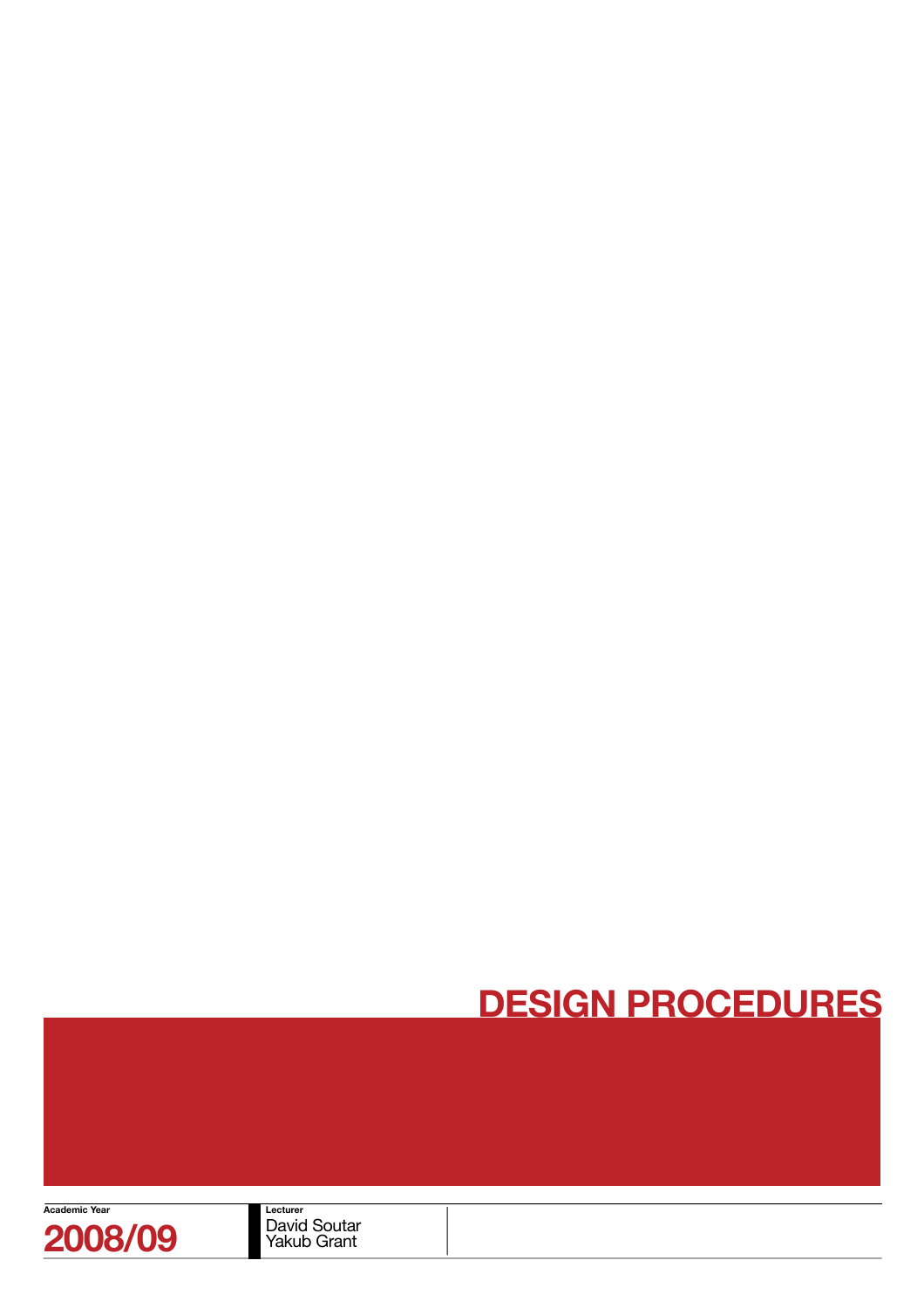# **Course Outline**

### **Description**

Throughout this course students should establish a practice that leads to successful final project development in all areas of visual communications. The process is a blueprint that guides us in creative strategy from the first handshake to the final product. This module is designed to provide the underpinning knowledge of strategic digital workflow including the technologies and procedures for inputing text and graphics, processing and outputting in a variety of formats suitable for publishing printing and electronic distribution. At its core the course focuses on thinking and thinking as a skill that can be thought and develop.

### **Objectives**

On completion of this module you will be able to: Explain the connection between the creative and production processes in digital work flows; Analyze file formats and image processing according to output requirements; Evaluate transmission systems, management system and archiving of digital assets. File management, back-up and archiving systems.

### **Evaluation**

### **Critiques**

Critiques are a vital part of learning design. There is much to be learned from reviewing the work of your colleagues: learn from their designs' strengths and weaknesses. Critiques also provide the opportunity to put your concept into words, and to help you learn how to speak intelligently and knowledgeably about your designs. Additionally, the instructor and your classmates may bring fresh insights and perspectives to your work that provides valuable feedback.

### Design Process Book

During this course, students are expected to follow the basic design process. This research, analysis, development, and implementation process is integral to effective and unique visual problem solving. You will need to archive your individual design process by neatly organizing and presenting your work in a design process book that will be turned in along with the final project for grading. This design process book may be a sketchbook or a three-ring binder. The book should be no smaller than 8 1/2" x 11". Neatly organize this book by labeling sections for each step of the design process. Insert a copy of the problem statement at the beginning of each your project sections. Label your design process book with your name on the cover and spine. By the end of the semester, you will have an archive record of your complete design analysis activities for each project.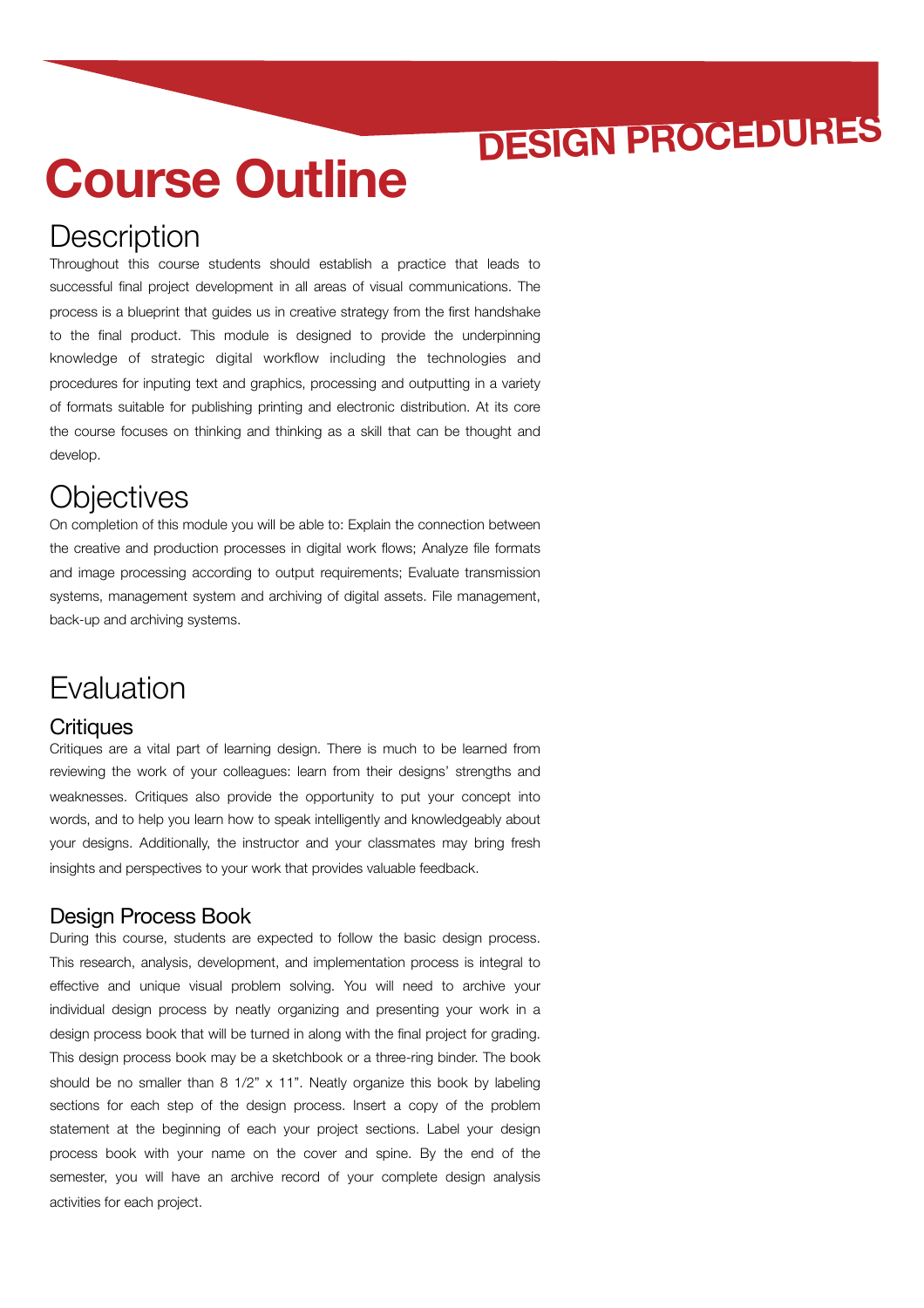### Creative and production processes

#### Research

Preparation and organization are the crucial initial steps in developing a successful project in a proficient manner. To begin, it is necessary to communicate ideas with our clients. We want to know the goals, targeted audience, content, style, and function of the prospective project in order to apply efficient marketing strategies. Communication between us and the client is very important in satisfying the demands of each project.

#### **Concept**

Begin to develop from the initial research of a project. Creative process generally begins with limitless nothingness -- a blank sheet of paper or computer screen. Under the guidelines of the project's demands, ideas form from churning creative energy.

A mental construction begins with shapes and forms orchestrated to create a visual image representing the message, characteristics, and objectives of the job. This problem solving stage generates the various directions. These ideas are presented to the client as thumbnails and compositions. At its core the course focuses on thinking and thinking as a skill that can be thought and develop.

### Design Production

Based on preliminary discussions, agreements, and concepts the project is now ready to enter the production phase. Upon further review, the more successful conceptions are created on the computer allowing the client to visualize more clearly the evolving characteristics, traits, and personality. Such elements as color, layout, typeface, graphics, illustrations, photography, etc. are explored to best represent the project. Throughout the design phase, our client's feedback and approval is necessary and appreciated.

Final production begins once a definitive direction is approved. Our expertise in final product development is implemented during this stage. The layout and mechanics of the project are considered and tested for final execution. For professional print and web projects many variables are determined and addressed.

Print projects involve layout, resolution, ink, paper, and final printer mechanicals. Web projects involve custom programing solutions (such as html, java script, cgiperl, Flash action script, and etc.), expertise in resolution, file formatting, forms, database management, and etc. While print design requires the final service of a commercial printer, web-design depends on the integration of computer programming and the layout of images and text to appear in a web browser for user interactivity.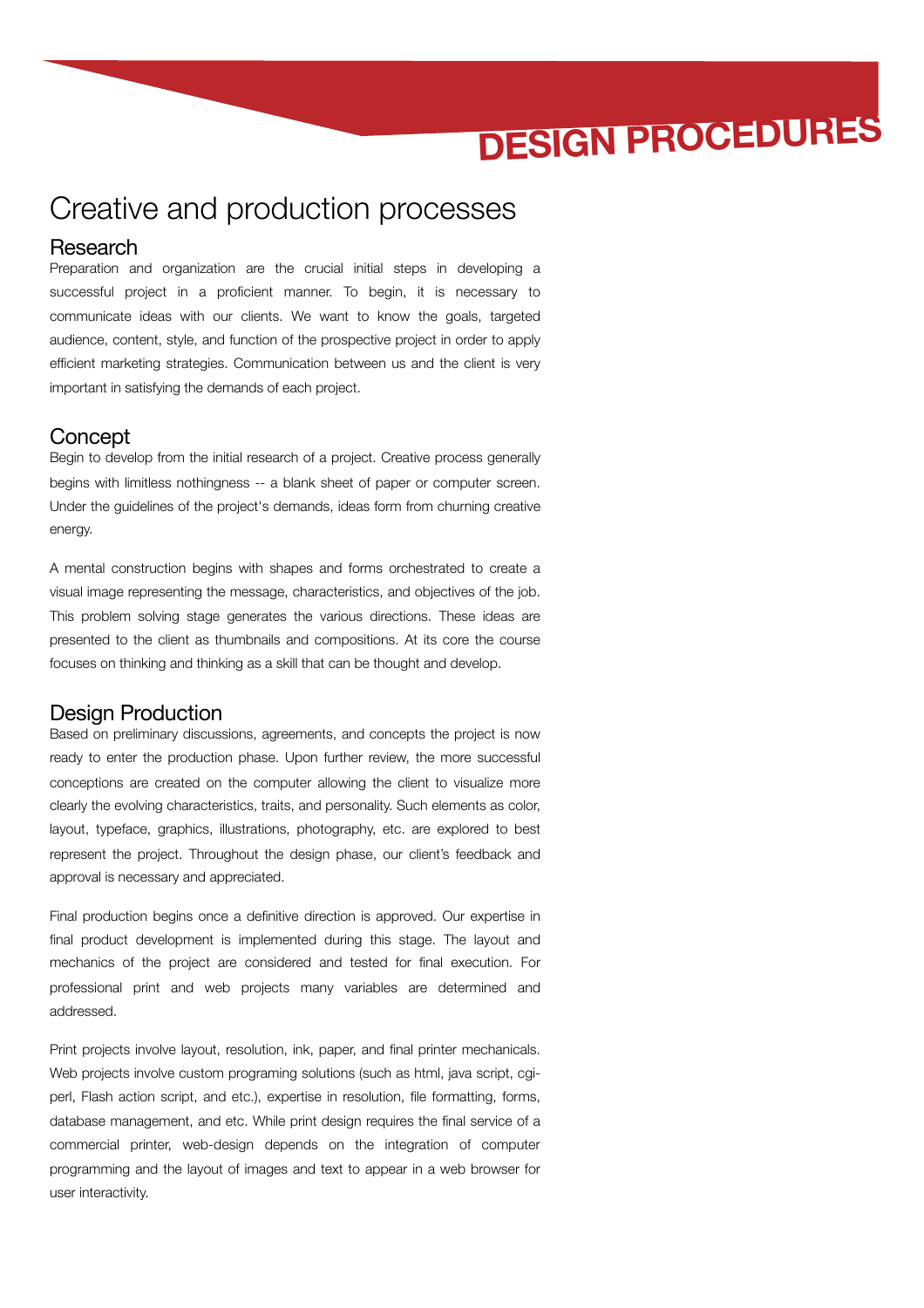# **Week by Week**

### Week 1

#### **Lecture**

Lecture presentation on the creative and production processes in graphic design. Each student receives a topic in which they research and present . Presentations are done each week . (20% of overall grade)

#### **Assignment 1: Promotion Budget**

Assignment given to produce promotional items for your favorite recording artiest new single. The items may include promotion for Billboards, News paper, Television and a written project procedure consisting of the development, cost and technical requirements of the project. You are required to use no more than one colour for the design or designs.

### Week 2 **Lecture**

Lecture presentation on the principles of newspaper design.

#### **Assignment 1: Promotion Budget**

Work on assignment in the second session of the class.

### Week 3

#### **Lecture**

Lecture presentation on trapping, and other file registration principles such as Knockout, and Overprinting.

#### **Assignment 1: Promotion Budget**

Hand in assignment.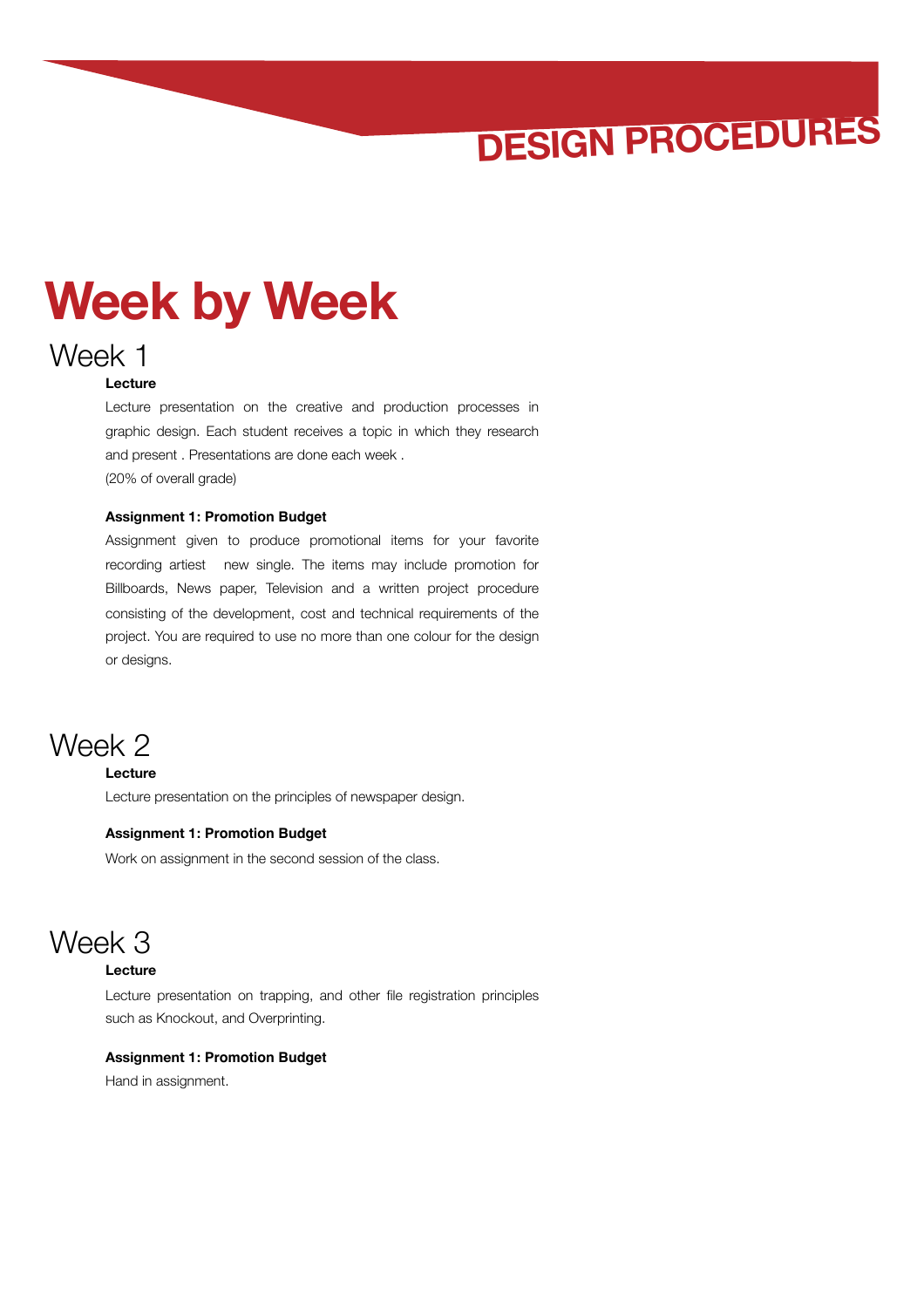# **VISUAL COMMUNICATION 1**

## **Week by Week (cont)**

### Week 4

#### **Lecture: Presentation on Colour Management**

Colour Management in Adobe application and basic steps for producing consistent colour.

### Week 5

#### **Lecture**

Presentation on PDF work flow.

### Week 6

#### **Lecture**

Presentation on how to use a safe CMYK workflow.

### Week 7

#### **Lecture**

Lecture presentation on Colour Managing documents for online viewing.

### Week 8

#### **Lecture**

Presentation on colour separation in Adobe applications.

### Week 9

#### **Lecture**

Review of key topics such as work flow and colour management.

### Week 10

#### **Quiz**

Fifteen multiple choice style questions on the topics covered during lecture series.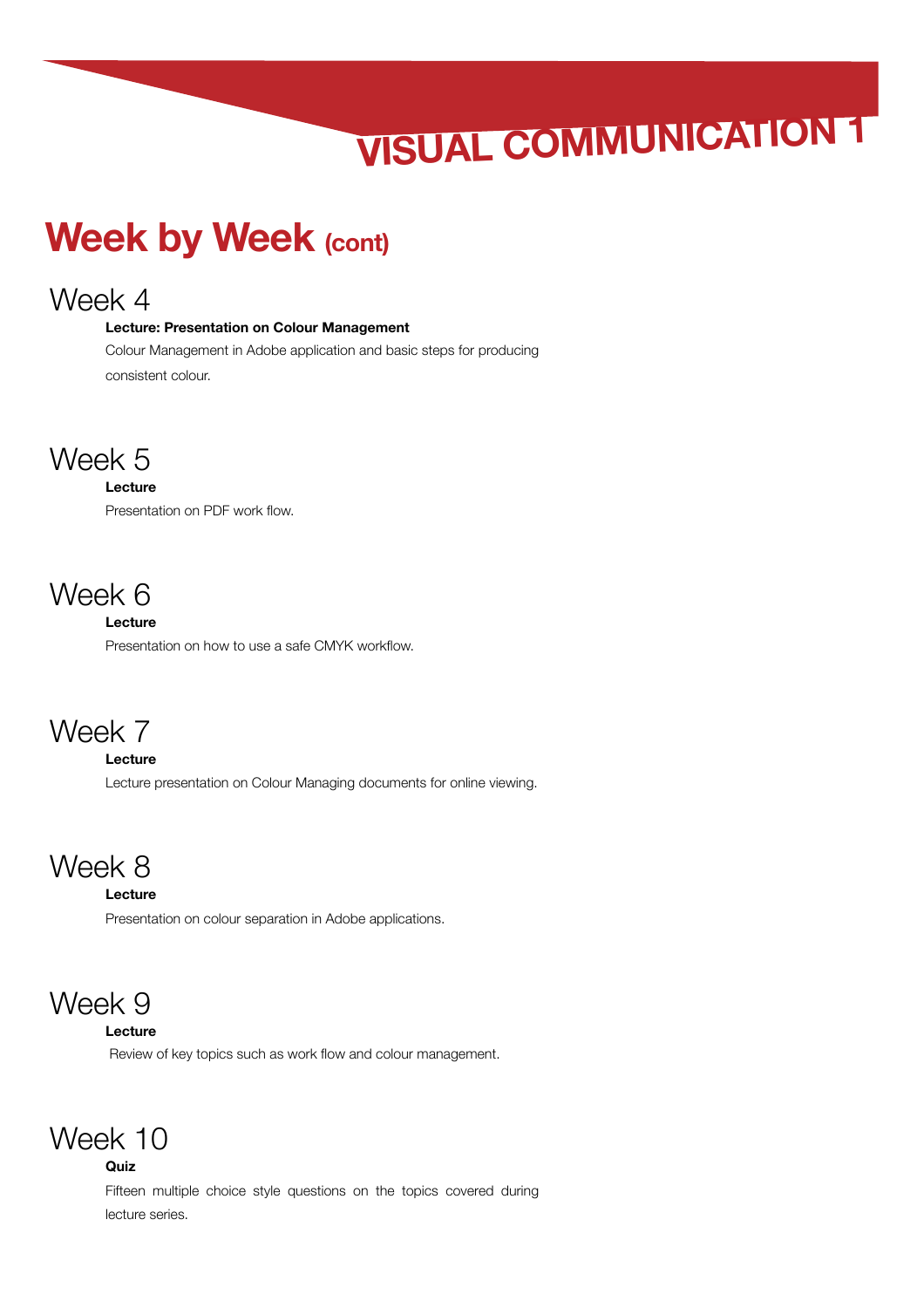# **VISUAL COMMUNICATION 1**

## **Week by Week (cont)**

### Week 11

#### **Lecture**

File archiving and how to back up files.

### Week 12

#### **Lecture** Working in a remote environment

### Week 13

#### **Lecture**

Review of of past lectures and projects

### Week 14

### **Quiz**

Fifteen multiple choice style questions on the topics covered during lecture series.



**Exams**